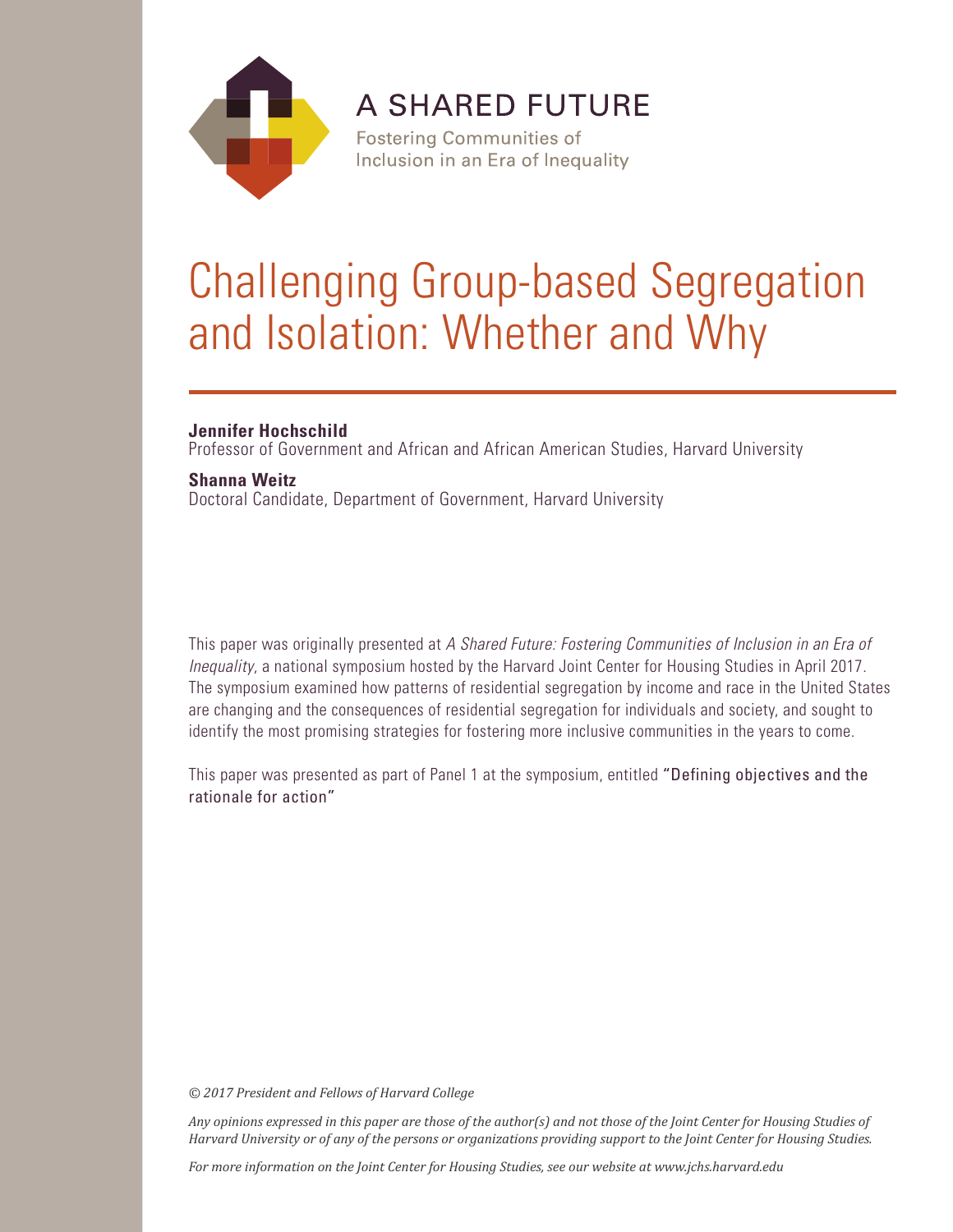#### **Introduction**

 $\overline{a}$ 

Liberal<sup>[1](#page-1-0)</sup> polities are as committed to ending segregation and isolation in principle as they are engaged in maintaining them in practice. That contradiction is partly explained by the perennial gap between ideals and practices; this symposium focuses on strategies for closing that gap. But the contradiction between ideal and practice also rests on a deeper base. Understood through a particular lens, liberal ideals permit, and in some circumstances encourage, group isolation and separation. Some public policies reflect that understanding of liberalism, and need to be taken into account as we seek to end impermissible segregation and isolation.

Another contradiction complicates the first. Segregation among racial or ethnic groups is, overall, declining in the United States from a high starting point; segregation among economic classes is rising from a low starting point. Policymakers and analysts can turn to wellestablished norms, laws, practices, and advocacy organizations in seeking to lessen racial and ethnic isolation. But the United States lacks a parallel set of norms, laws, practices, and advocates for lessening class isolation—in fact, the societal infrastructure does more to reinforce than to eliminate it. From the vantage point of liberal ideals, should we consider group and class segregation independently from one another? If so, how do we evaluate their frequent intersection, even as one is rising and the other declining?

Without resolving them, this paper explores these two fundamental contradictions, between ideals and practice, and between race and class, in light of liberal norms. That is, the rest of this symposium focuses on *how* Americans can effectively intervene to reduce the disadvantages of isolated or segregated communities; here we explore *whether* and *why* to do so.

<span id="page-1-0"></span><sup>1.</sup> "Liberal" refers to the ideology that calls on governments both to foster individual rights and dignity, and also to promote equality of opportunity through active intervention in political, economic, or social realms.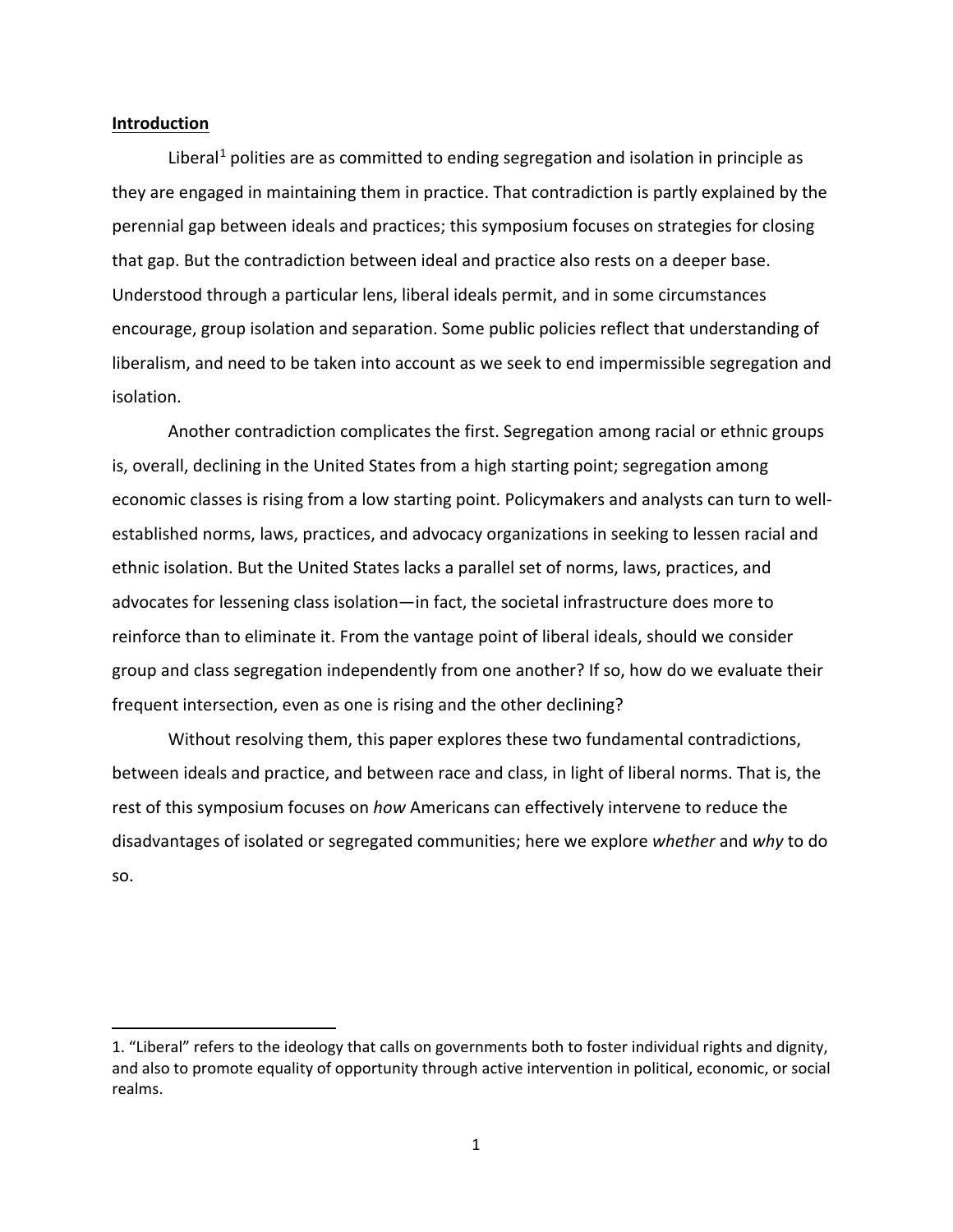### **Patterns of Racial, Class, and Religious Separation**

We begin by documenting changing patterns of racial/ethnic and class segregation in American cities. The former was ubiquitous and deep for most of the twentieth century.<sup>[2](#page-2-0)</sup> By most measures, it is now declining.<sup>[3](#page-2-1)</sup> The latter, however, is increasing;<sup>[4](#page-2-2)</sup> the combination is creating a new spatial dynamic in much of America.

We measure racial or ethnic segregation through the Dissimilarity Index (DI) measures provided by Brown University's American Communities Project for census years 1980 through 2010. We calculate it for 2015 with the 2011-2015 American Community Survey (ACS). The DI ranges from 0 to 100, with 0 representing no segregation and 100 representing perfect segregation between two racial or ethnic groups. The DI uses census tracts to measure the segregation level between groups within a given geographic location; here we analyze non-Hispanic Whites, non-Hispanic Blacks, and Hispanics of any race. We have complete DI measures for 1,498 cities and towns<sup>[5](#page-2-3)</sup> for 1980 through 2015.

We measure income segregation in American cities via the rank-order information theory index.<sup>[6](#page-2-4)</sup> Using census reports of income distribution, this measure ranges from 0 to 1, where 0 represents perfect integration and 1 represents perfect segregation. We use family (rather than individual) income due to its availability over time. We have complete income segregation measures for 3,055 cities and towns for the census years 1980, 1990, and 2000, and for 2010 and 2015 from the 2006-2010 and 2011-2015 ACS's, respectively (for many of these locations, we also have racial segregation measures, as described above).

Racial/ethnic and economic segregation have, of course, been intertwined throughout American history. Among the 284 cities with 2015 populations of 100,000 or greater for which

 $\overline{a}$ 

<span id="page-2-0"></span><sup>2.</sup> Massey and Denton (1993); Iceland (2009); Frey (2010).

<span id="page-2-1"></span><sup>3.</sup> Glaeser and Vigdor (2012); Frey (2014); Hochschild (2012). See also Alba and Romalewski (2012); Crowder, Pais, and South (2012).

<span id="page-2-2"></span><sup>4.</sup> Bischoff and Reardon (2014); Massey, Rothwell, and Domina (2009); Fry and Taylor (2012).

<span id="page-2-3"></span><sup>5.</sup> We measure segregation in cities and towns, rather than across metropolitan areas, to enable one to connect trends in segregation to the characteristics of particular local governments. In general, trends at the city and town level resemble trends measured at the metropolitan level.

<span id="page-2-4"></span><sup>6.</sup> From Bischoff and Reardon (2014). Like them, we use the Geolytics Neighborhood Change Database (NCDB) as the source of family income data, in order to keep the geography of census tracts constant over time.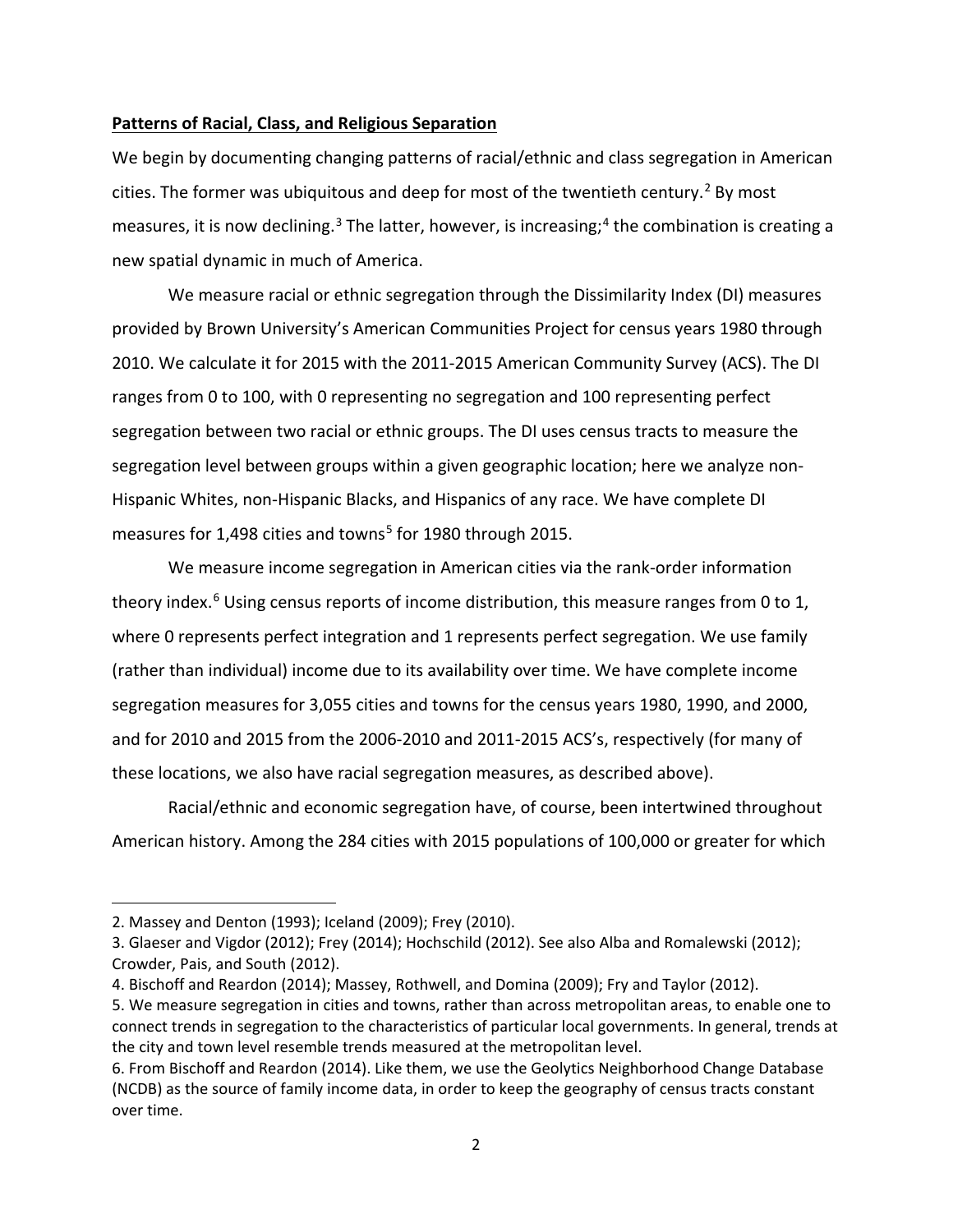we have complete data, the correlation between White-Black and economic segregation was 0.31 in 1980 (0.34 for the South), and 0.24 (0.32 for the South) in 2015. In addition to region, the proportion of Black residents matters to the amount of overlap between race and class in a given location. Among cities with more than 100,000 people in 1980, we identified 151 with more than 10 percent Black residents, and 133 with fewer than 10 percent. The correlation between income segregation and racial segregation was 0.33 in the former, and only 0.20 in the latter. The difference in this association was even greater in 2015—0.30 for the cities with many Black residents and 0.06 for cities with few.

As the declining correlations from 1980 to 2015 indicate, group and class segregation are slowly diverging. Of the 1,542 cities with relevant data, 46 percent experienced *increasing* economic segregation and *decreasing* White-Black segregation between 1980 and 2015.[7](#page-3-0) Figure 1 shows these trends clearly:





Source: Authors' analyses; see text for data sources. These are fitted values; note that scales on the Y-axes differ.

<span id="page-3-0"></span><sup>7.</sup> Conversely, only 470 (15 percent) of the 3,055 cities for which we have relevant data saw a decline in income segregation from 1980 to 2015.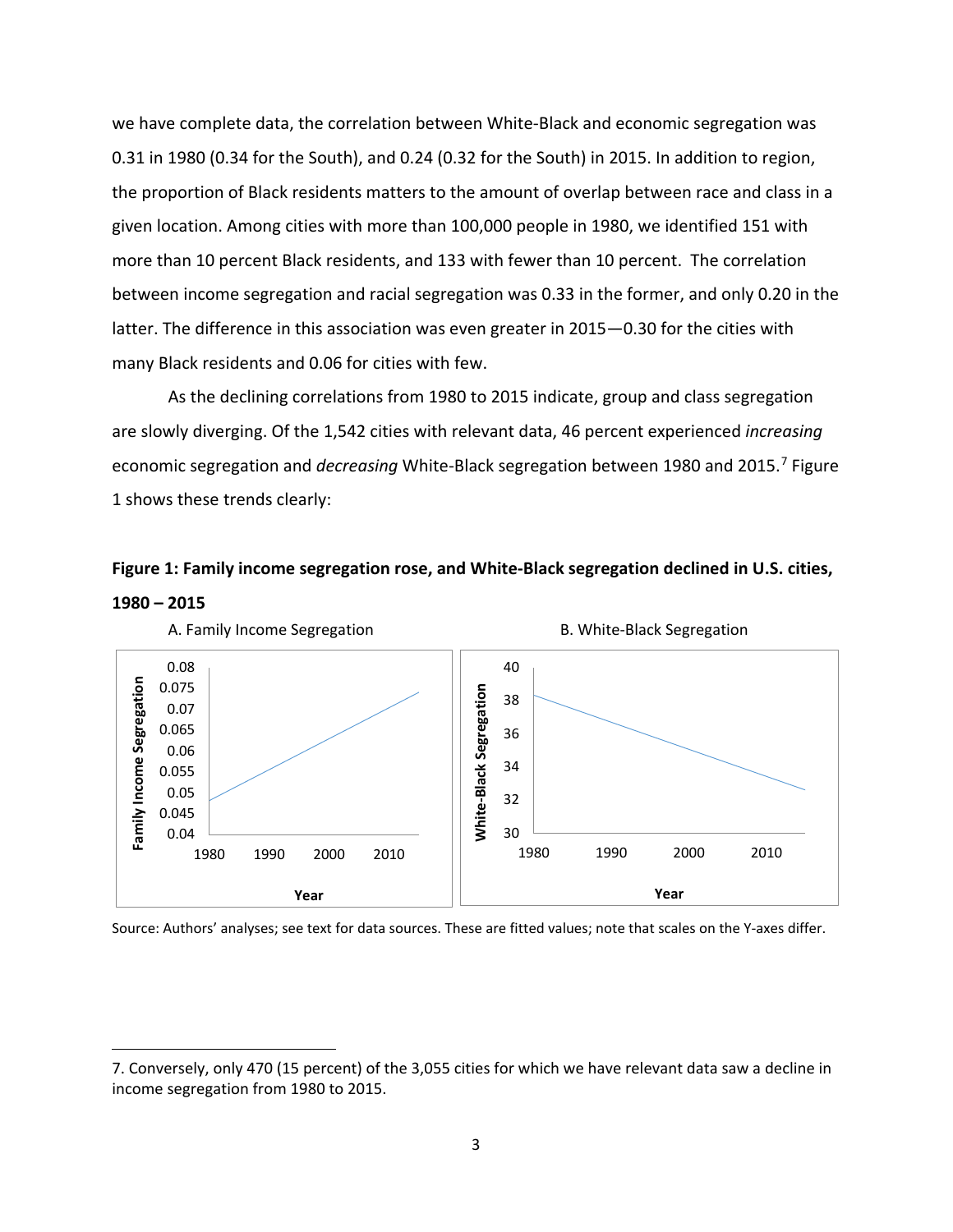However, just as the association between economic and racial segregation varies across place and time, so do the trends shown in Figure 1. White-Black segregation has declined the most over the past 35 years in absolute terms; Black-Hispanic segregation decreased by just 2 points, while White-Hispanic segregation increased by over 7 points.<sup>[8](#page-4-0)</sup> As a result, 40 percent of the 1,498 cities with data on Latinos in 1980 have seen a simultaneous rise in economic segregation and decline in Black-Hispanic segregation since 1980; the corresponding figure is only 19 percent for White-Hispanic segregation.

Large cities were more likely than smaller ones to experience the trends shown in Figure 1. Fully 94 percent of cities with 2015 populations over 500,000 experienced growing divergence between racial and class segregation over the thirty-five year span, compared with only 44 percent of cities with populations under 100,000.

Finally, the trends shown in Figure 1 differ geographically. Economic segregation has risen similarly across all four regions since 1980, while White-Black segregation rose slightly in the West but nowhere else, White-Hispanic segregation rose slightly in the South and substantially in the Midwest, and Black-Hispanic segregation rose in the West.

The growth of economic segregation has been exacerbated by a simultaneous increase in income inequality within, as well as across, racial/ethnic groups. The Gini index<sup>[9](#page-4-1)</sup> for the whole American population rose from 0.4 in 1972 to 0.46 in 2015; it also rose within each racial or ethnic group. As in the United States as a whole, in our sample of 326 cities,  $10$  urban African Americans have higher levels of internal income segregation in 2015 than do Whites or Latinos; Latinos are close behind. From its high starting point, intra-Black income segregation also

<span id="page-4-0"></span><sup>8.</sup> That rise is largely explained by demographic change. The share of Latinos in the American population rose from about 6.5 percent in 1980 to almost 18 percent in 2015—a three-fold increase. For most of that period, migrants moved to a few "gateway" cities and states (Singer 2006), making ethnic segregation very hard to avoid.

<span id="page-4-1"></span><sup>&</sup>lt;sup>9</sup> The Gini index measures economic inequality within a population. It ranges from 0 to 1, with 0 representing perfect income equality across all individuals and 1 representing complete inequality (for example, one person has all of the income and the others have none).

<span id="page-4-2"></span> $10$  The sample of cities in this analysis is much smaller than in the previous analyses, since we use only cities with at least 1,000 families of a given racial or ethnic group. In addition, due to data limitations we also restrict this analysis to the years 2000 and 2015. This constraint allows for a more reliable measure of group income segregation than if we used all cities, but also greatly limits the analysis. Our sample includes 326 cities with complete data from 2000 and 2015 for all racial and ethnic groups.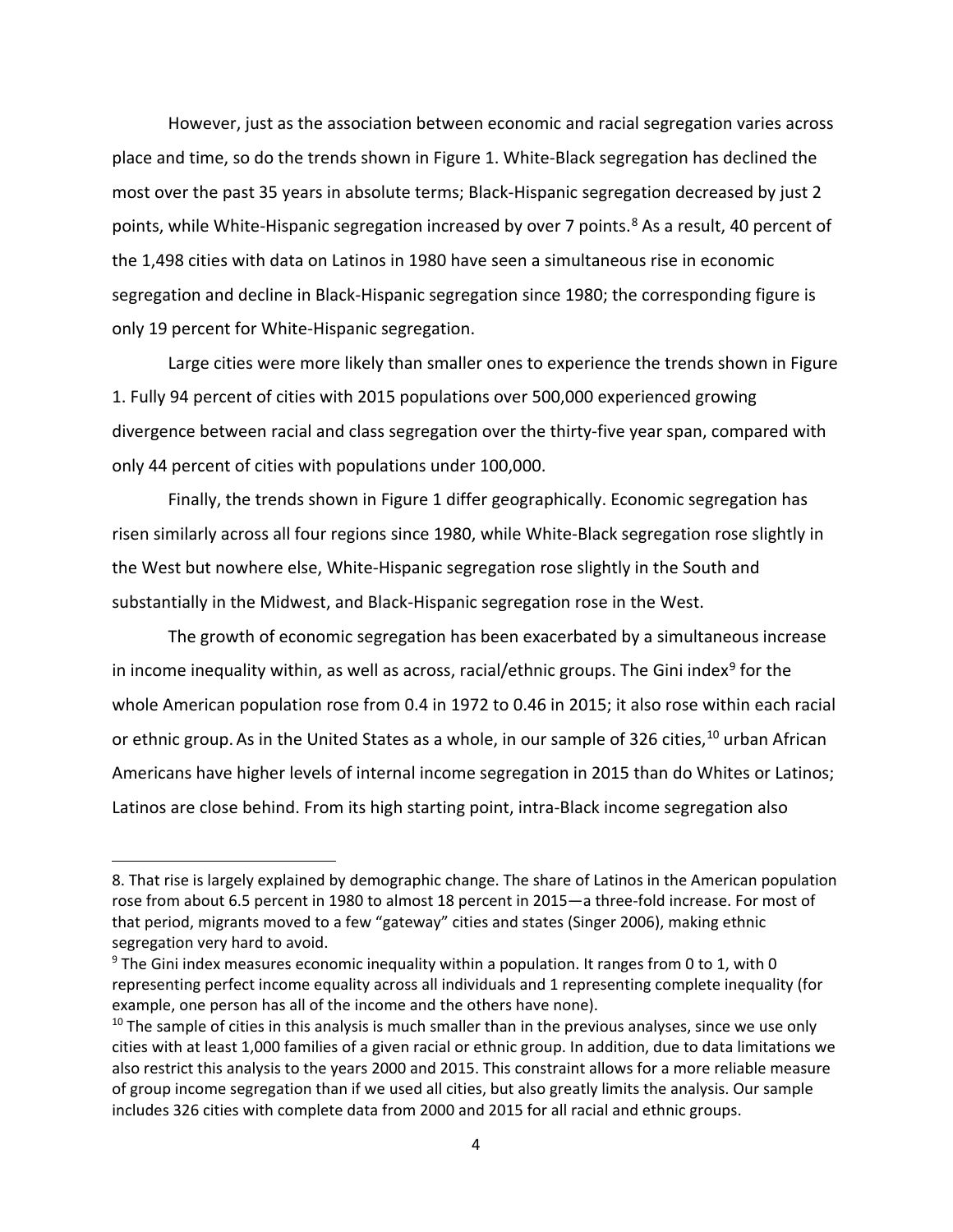increased the most over this period. These 326 cities represent 26 percent of the total U.S. population in 2015; intra-Black income segregation increased in them by 53 percent, intra-White income segregation by 23 percent, and intra-Hispanic income segregation by 30 percent.

In short, segregation and isolation persist, but the kind of separation is changing and it differs across space and group. Racial/ethnic segregation remains high, but is declining especially between Whites and Blacks; class segregation is growing in general and within racial or ethnic groups. American cities, whose politics have been oriented along a racial/ethnic axis for a century, are confronting a new situation of increasingly affluent and increasingly poor neighborhoods; racial isolation is no longer the only axis of isolation with which to contend.

## **The Many Costs and Occasional Benefits of Group Separation**

Both racial/ethnic and economic segregation have many well-documented harms, particularly for disadvantaged groups and the poor. Given the excellent and detailed reviews in the Joint Center's framing paper and McArdle and Acevedo-Garcia's paper in this symposium, we need do no more than stipulate their findings. Nonetheless, as political scientists, we cannot resist adding a few comments on the political costs of group isolation.

Although concerted political effort might be able to change entrenched structural disadvantages, low-income communities have little political power. Black residents in poor neighborhoods participate in politics at lower rates than do Black residents of less poor neighborhoods.<sup>[11](#page-5-0)</sup> The poor vote at lower rates, are less likely to attend community meetings, and participate less in civic or church organizations, which can be springboards for political participation. [12](#page-5-1)

Lack of political participation in poor communities has a range of causes, from mistrust of elites, authorities, and fellow residents:<sup>[13](#page-5-2)</sup> to a high proportion of non-citizens or disfranchised ex-felons;<sup>[14](#page-5-3)</sup> to the failure of political parties and candidates to engage in outreach

<span id="page-5-0"></span> $11$  Alex-Assensoh (1997); Cohen and Dawson (1993); Widestrom (2015).

<span id="page-5-1"></span><sup>&</sup>lt;sup>12</sup> Cohen and Dawson (1993); Verba, Brady, and Schlozman (1995).

<span id="page-5-2"></span> $13$  Sampson, Morenoff, and Earls (1999); Goffman (2014).<br> $14$  Burch (2013).

<span id="page-5-3"></span>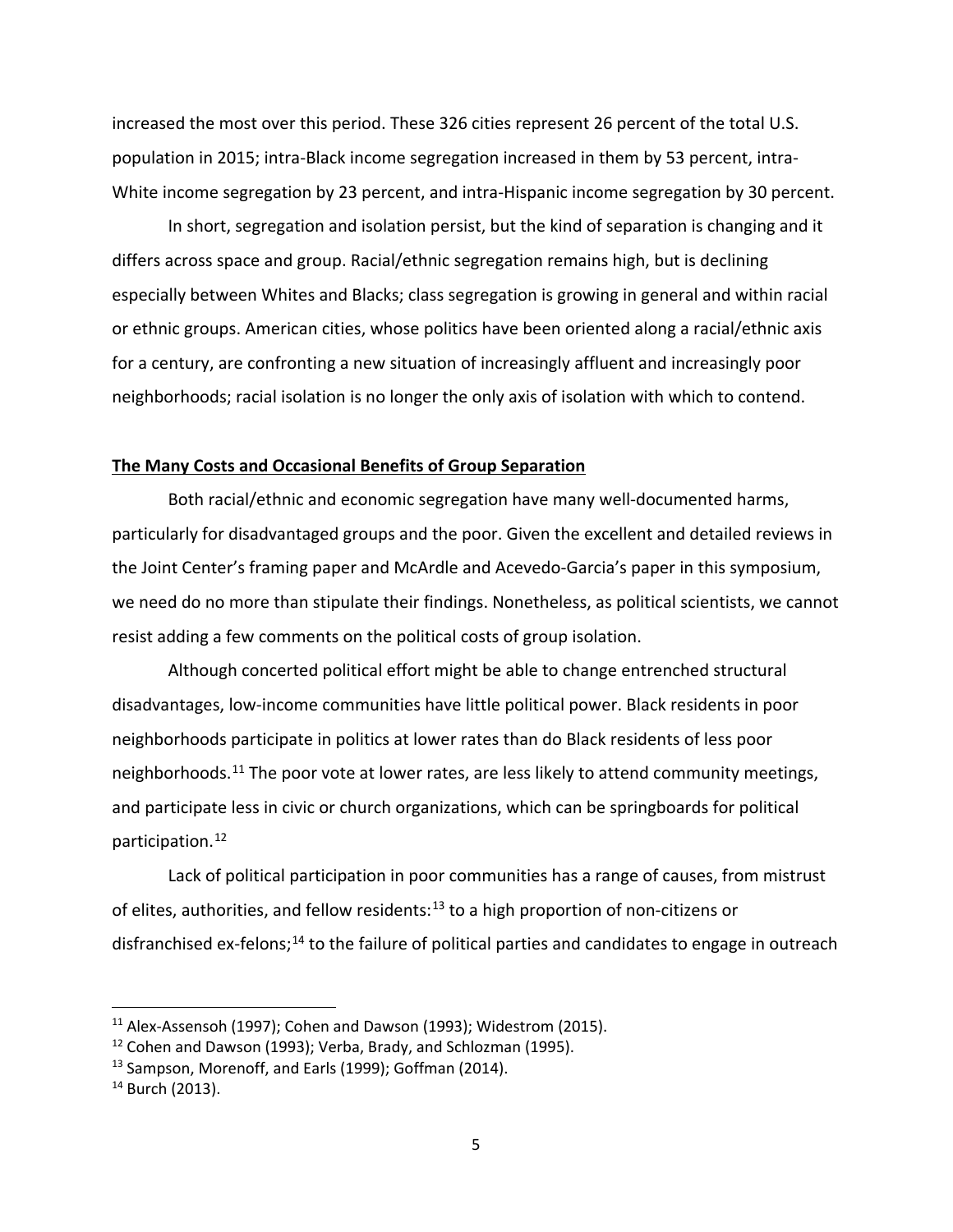and mobilization.<sup>[15](#page-6-0)</sup> Compared with better-off neighborhoods, poor communities are subject to higher rates of crime, more intense police oversight, and concentrations of residents involved in the criminal justice system—all of which further erode civic ties and trust in one another and political institutions, not to speak of physical access to meetings and voting booths. [16](#page-6-1) Thus, the public benefits of social bonds among neighbors who trust one another, and the consequent "shared willingness to intervene for the public good" through community mobilization and political participation,  $^{17}$  $^{17}$  $^{17}$  is hard to come by.  $^{18}$  $^{18}$  $^{18}$ 

To our knowledge, no public actor in the United States any longer endorses *de jure* racial/ethnic segregation of neighborhoods, schools, jobs, or any other public association. Similarly, whereas 40 percent of Americans agreed "strongly" or "slightly" in 1972 that "white people have a right to keep Negroes out of their neighborhoods if they want to, and Negroes should respect that right," by 1996, only 12 percent did so (most respondents disagreed "strongly").<sup>[19](#page-6-4)</sup> Mandatory segregation so obviously violates laws and liberal norms, and causes such harm to individuals, communities, and the society at large, that we need not rehearse why most Americans (at least in public) and all laws reject it. However, this judgment rests on the term "mandatory"—voluntary group separation is more complicated. Americans sometimes endorse group members' choice to live among people like themselves, and voluntary isolation can benefit as well as harm. Put more formally, in addition to its many harmful effects, group or class isolation may have some positive externalities.

For example, a robust scholarly literature explores the benefits of ethnic enclaves for immigrants and their descendants. Communities with high proportions of co-national migrants offer connections to housing, employment, and legal services, as well as valued cultural

<span id="page-6-0"></span><sup>15</sup> Gest (2016); Widestrom (2015).

<span id="page-6-1"></span><sup>&</sup>lt;sup>16</sup> Burch (2013); Lerman and Weaver (2014); Shihadeh and Flynn (1996).

<span id="page-6-2"></span><sup>17</sup> Sampson, Morenoff, and Gannon-Rowley (2002), 457; Putnam (2000).

<span id="page-6-4"></span><span id="page-6-3"></span> $18$  Research on isolated, low-income Whites is mostly recent and is much less well-developed than parallel research on non-Whites. However, a dismal portrayal of economically depressed and geographically isolated White communities is emerging. Case and Deaton (2017); Chetty et al. (2014).<br><sup>19</sup> General Social Survey (GSS). The question referred to Blacks in 1996. 1972 was the first year for the GSS, and 1996 was the last year in which it included this item.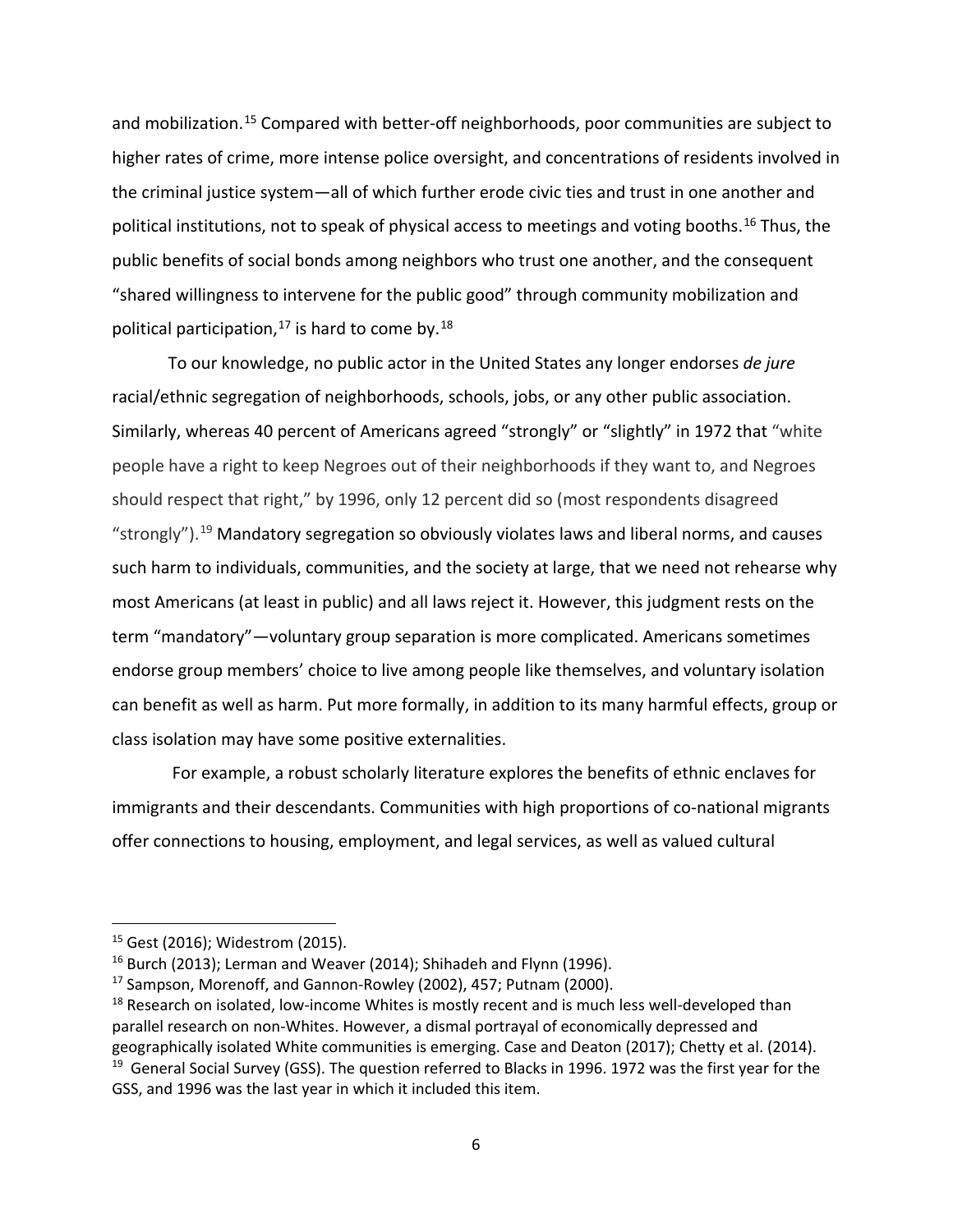practices, normative interactions, and family dynamics.<sup>[20](#page-7-0)</sup> Religious organizations in immigrant enclaves help newcomers find employment and gain higher wages.<sup>[21](#page-7-1)</sup> As one authoritative review puts it, "the enclave is more than just a shelter for the disadvantaged who are forced to take on either self-employment or marginal work in small businesses. Rather, the ethnic enclave possesses the potential to develop a distinct structure of economic opportunities as an effective alternative path to social mobility."<sup>[22](#page-7-2)</sup> Even when children of low-status immigrants are upwardly mobile, marry outside their group, and move away from ethnic enclaves,<sup>[23](#page-7-3)</sup> they value persistent ties with concentrated communities of co-ethnics.<sup>[24](#page-7-4)</sup> So one cannot assume that group separation is always coerced or that its costs always outweigh its benefits to members of the group.

A parallel literature endorses self-chosen isolation among African Americans. Analysts and activists have insisted for decades that racial solidarity and even group separation are necessary to advance economically, enhance political power, reinforce cultural values, and enjoy social interactions.<sup>[25](#page-7-5)</sup> The philosopher Tommie Shelby, for example, denies that justice always requires racial residential integration: "some blacks avoid residing in white neighborhoods to limit unpleasant experiences with whites … [or] to avoid interracial conflict…. There is also … the positive preference for a black neighborhood…. Black self-segregation is still a choice…. [T]he problem is not closing ranks per se."[26](#page-7-6)

Ordinary Americans sometimes concur. In 1982 (the only year that GSS asked this question), a third of black respondents wanted to live in an all or mostly black neighborhood (N=172); 15 percent made a similar choice in June 1995, according to an NBC News poll. A fifth of Hispanics preferred a "mostly Hispanic" neighborhood in a 2003 survey.<sup>[27](#page-7-7)</sup> In a survey that

<span id="page-7-0"></span> $20$  Logan, Zhang, and Alba (2002); Massey (1985).

<span id="page-7-2"></span><span id="page-7-1"></span> $21$  Connor (2011).<br> $22$  Zhou (2004), 224.

<span id="page-7-3"></span><sup>&</sup>lt;sup>23</sup> Kasinitz et al. (2008).

<span id="page-7-4"></span><sup>&</sup>lt;sup>24</sup> Logan, Zhang, and Alba (2002).

<span id="page-7-5"></span> $25$  Dawson (2001); Washington (1901).

<span id="page-7-6"></span><sup>&</sup>lt;sup>26</sup> Shelby (2016), 59.

<span id="page-7-7"></span><sup>&</sup>lt;sup>27</sup> Hispanic N=551. About 15 percent of non-Hispanic blacks (N=446) chose "mostly black" for the corresponding question asked of them (Civil Rights and Race Relations Survey 2004, Nov. 2003). See also Gallup Organization, *Race Relations Poll*, Jan. 4-Feb. 28, 1997.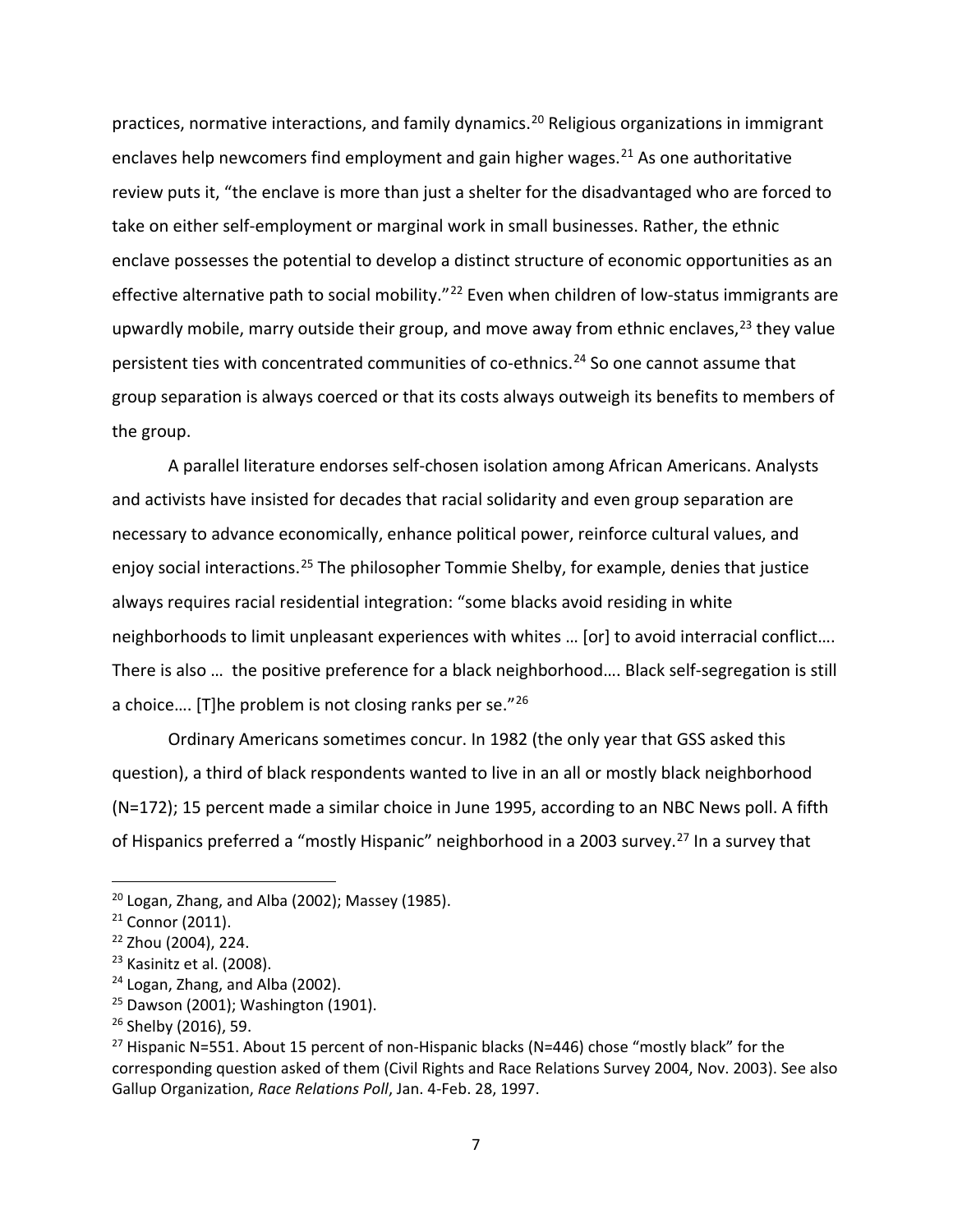one of us conducted in 2014, more than half of the respondents preferred to be among many members of their own group rather than in more integrated environments if they could be assured of equally good schools, equally high salaries, or equally responsive political representatives. [28](#page-8-0)

Even the isolated poor can benefit in some ways from remaining in their neighborhood. Moving to a less poor neighborhood risks the loss of social connections, with their associated emotional and material benefits. Residents of a mixed-income Hope VI community in Seattle, for example, lack common experiences and physical proximity to other residents, so they find social interaction difficult.<sup>[29](#page-8-1)</sup> Poor families who have moved to dispersed public housing in mixed-income neighborhoods use neighborhood ties in job searches less frequently than do residents of clustered public housing.<sup>[30](#page-8-2)</sup> Further, moving from public housing to integrated neighborhoods decreases voter turnout, probably due to a loss of social ties.<sup>[31](#page-8-3)</sup> A significant body of work documents the difficulties poor residents have in building interpersonal networks when moving from low- to mixed-income neighborhoods.<sup>32</sup>

Like scholars, activists, and members of the public, laws and judicial decisions sometimes endorse certain forms of or reasons for group separation. Again, the distinction between mandatory and voluntary is crucial here. Exclusionary racial zoning was ruled unconstitutional in 1917,<sup>[33](#page-8-5)</sup> and the ruling was reinforced in 1948.<sup>[34](#page-8-6)</sup> The 1968 Fair Housing Act prohibited housing discrimination, and it was strengthened in a "momentous," though little-noticed, Supreme Court decision in 2015.<sup>[35](#page-8-7)</sup> However, zoning laws and ordinances, gated communities, and condo associations continue to sustain some forms of separation and isolation.

<span id="page-8-0"></span><sup>&</sup>lt;sup>28</sup> A majority of White and Latino respondents preferred the own-group option in all three conditions (school, job, political representation). A majority of Black respondents chose the own-group option only for schools. Hochschild and Weaver (2016).<br>
<sup>29</sup> Kleit (2005).<br>
<sup>30</sup> Kleit (2001).<br>
<sup>31</sup> Gay (2012).<br>
<sup>32</sup> Clampet-Lundquist (2004); Clampet-Lundquist (2010); Curley (2009); Popkin (2008).

<span id="page-8-1"></span>

<span id="page-8-2"></span>

<span id="page-8-3"></span>

<span id="page-8-4"></span>

<span id="page-8-5"></span><sup>33</sup> *Buchanan v. Warley,* 245 U.S. 60.

<span id="page-8-6"></span><sup>34</sup> *Shelley v. Kraemer,* 334 U.S. 1.

<span id="page-8-7"></span><sup>35</sup> *TDHCA v. ICP*, 576 U.S.; Rothstein (2015).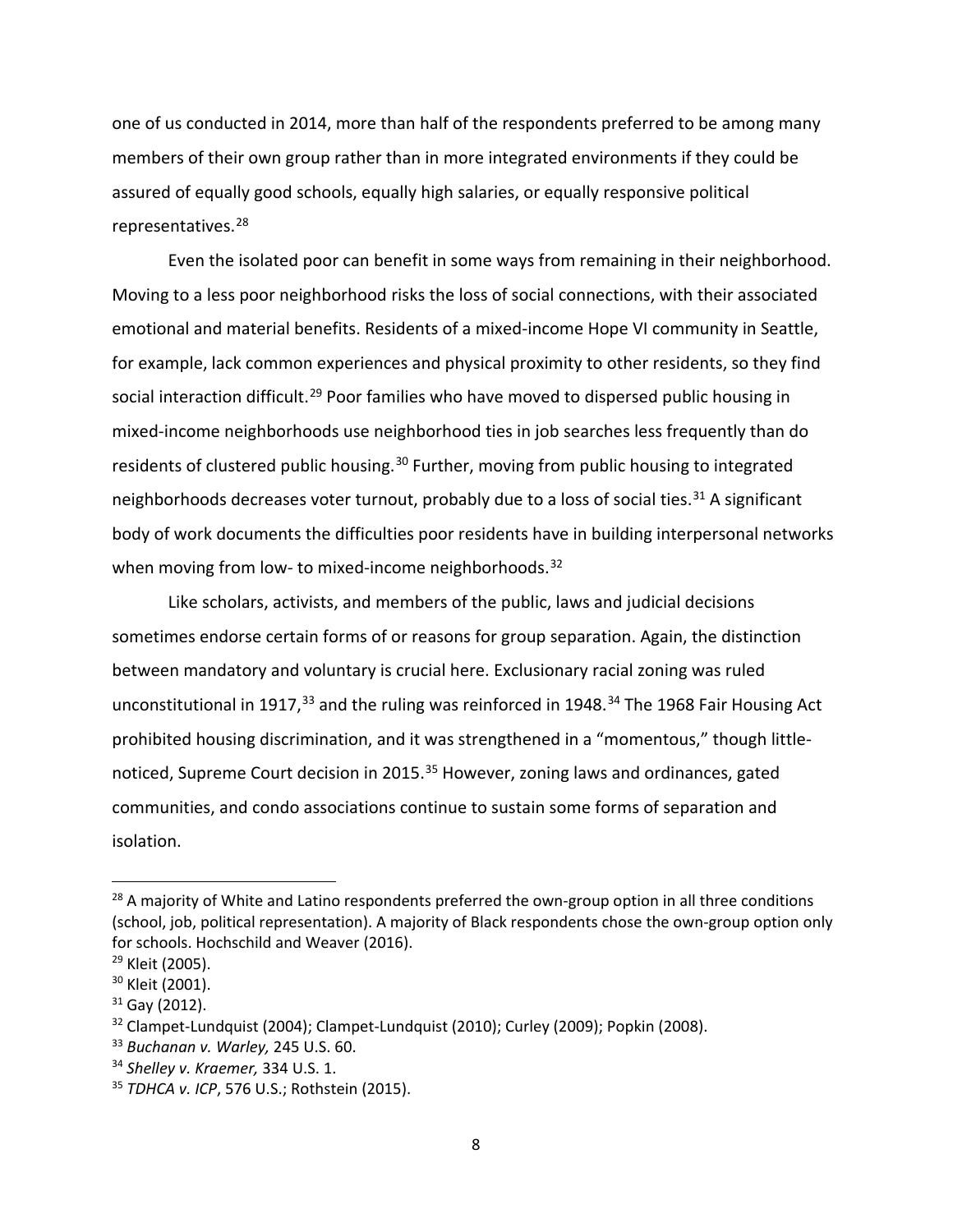Zoning laws are not facially discriminatory; their purpose is "to divide a municipality into residential, commercial, and industrial districts (or zones) … with the use of property within each district being reasonably uniform."<sup>36</sup> But given "additional restrictions that can be quite detailed,"<sup>[37](#page-9-1)</sup> zoning laws can, and easily do, separate people by class.<sup>[38](#page-9-2)</sup> The Wharton Residential Land Use Regulation Index (WRLURI) shows that across the United States, "community wealth is strongly positively correlated with the degree of local land use regulation. … Researchers and policy-makers should seriously consider exclusionary desires as a motivation in many instances."[39](#page-9-3) With most Americans supporting zoning laws, [40](#page-9-4) class segregation remains difficult to address without infringing on individual choice.

Americans are even more likely to accept, or endorse, religious groups' desire to live separately from other Americans. In *Wisconsin v. Yoder[41](#page-9-5)* the Supreme Court held that Amish families could ignore a state's compulsory schooling law after the eighth grade precisely because they lived in an isolated, self-segregated community: "This concept of life aloof from the world and its values is central to their faith. … [T]he Amish have demonstrated the ... interrelationship of belief with their mode of life … and the hazards presented by the State's enforcement of a statute generally valid as to others." The Court did not claim that the Amish are unique. And in fact, state and local governments have accommodated Jewish communities through charter schools "with a mission to teach Hebrew,"<sup>[42](#page-9-6)</sup> and other communities through Afrocentric<sup>[43](#page-9-7)</sup> and creationist<sup>[44](#page-9-8)</sup> schools.

These cases are rare, and far from the core concerns of this symposium. But they underline the fact that group isolation may not always be wrong; one must specify criteria for whether and why it is appropriate to "propose strategies for reducing the extent of residential segregation and/or mitigating its consequences." We turn now to that question.

<span id="page-9-0"></span><sup>&</sup>lt;sup>36</sup> FindLaw.

<span id="page-9-1"></span> $37$  Ibid.

<span id="page-9-2"></span><sup>38</sup> Rothwell and Massey (2010).

<span id="page-9-3"></span> $39$  Gyourko, Saiz, and Summers (2008), 695, 710.

<span id="page-9-5"></span><span id="page-9-4"></span><sup>&</sup>lt;sup>40</sup> Leiserowitz et al. (2011).<br><sup>41</sup> 406 U.S. 205, 1972.

<span id="page-9-6"></span> $42$  Heilman (2013).

<span id="page-9-7"></span><sup>43</sup> Binder (2002); Teasley et al. (2016).

<span id="page-9-8"></span><sup>44</sup> Branch (2016).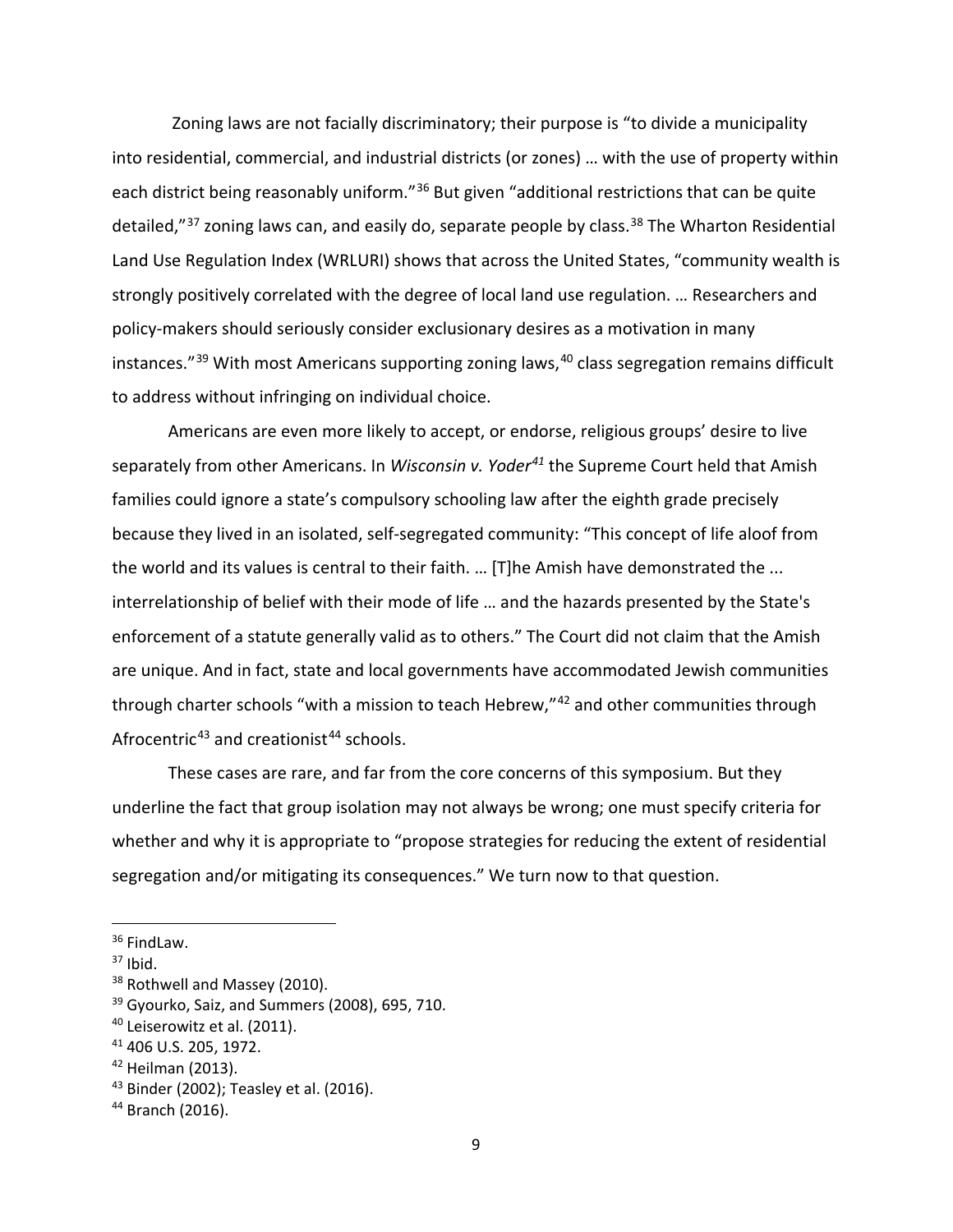#### **Whether and Why to Reduce Residential Segregation**

The difficulty here is that liberal norms mandate several, perhaps contradictory, responses to group-based segregation and isolation, depending on how one understands liberal norms, groups and class, and segregation. So even if liberalism—rather than democracy, liberty, community, faith, or some other powerful set of norms—ought to determine the polity's response to isolation and segregation, there is no clear path forward. Instead, there are several.

Tommy Shelby articulates the liberal response to segregation that mostly drives this symposium's goal of promoting more inclusive communities. In his terms, the commitment to abolish poor black ghettos (which is not the same as ending black communities) is not merely a matter of overcoming prejudice or poverty. Rather, it is "an aggressive attempt at fundamental reform of the basic structure of our society." Ghetto abolitionism attacks racism and classbased stratification in the name of "equal and extensive liberty for all, from freedom of expression and association to the right to an unconditional social minimum and to participate as equals in collective self-governance."<sup>[45](#page-10-0)</sup> Constitutional rights, democratic governance, equal opportunity, liberty—all are fostered by policies to overcome isolation and unchosen segregation among subordinated groups.

Justice William O. Douglas's partial dissent from the *Yoder* decision articulates another liberal view, compatible with Shelby's but with a different emphasis. He focuses on children's right to escape isolation through school and other non-group interactions in order to be able to choose their own future: "It is the student's judgment, not his parents', that is essential if we are to give full meaning to what we have said about the Bill of Rights and of the right of students to be masters of their own destiny." A generalized version of Douglas's focus on the Amish case is the classic liberal claim that a decent polity owes children the resources, skills, and opportunities to choose their futures. Children have a much more difficult time attaining those resources, skills, and opportunities in isolated, segregated, poor communities than in broadly inclusive and diverse communities.

Another way of looking at liberal norms, however, loosens the links between them and the urgency of abolishing isolated, segregated communities. There are two sub-arguments

10

<span id="page-10-0"></span><sup>45</sup> Shelby (2016), 275, 278.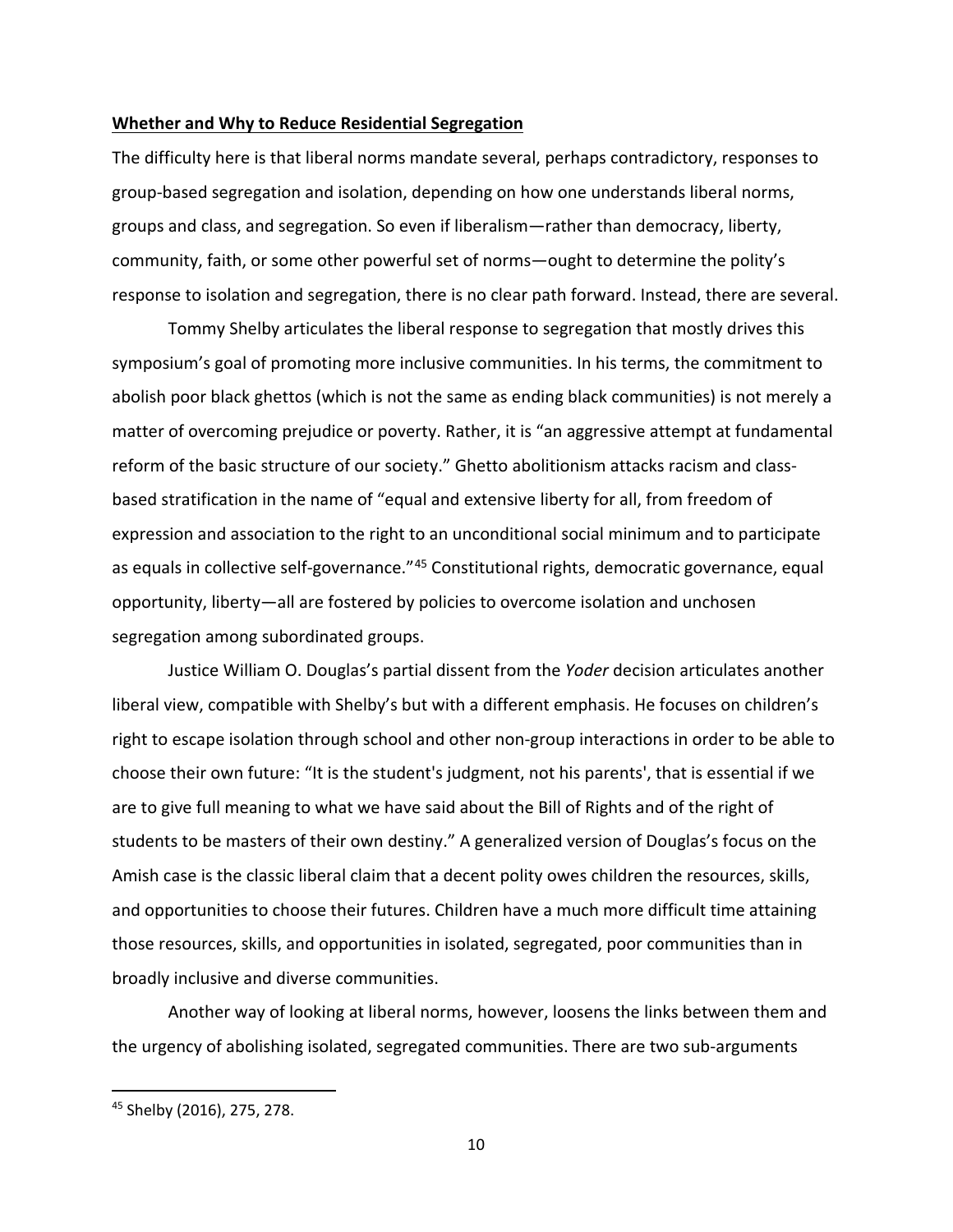here. The first we have already discussed: liberalism might entail that minority communities have the right of self-determination. If African Americans, Latinos, recent immigrants, the Amish, Muslims, and so on find value in living with people like themselves, even at the cost of greater poverty and isolation than might otherwise be the case, a liberal might argue that group members should have the right to make that choice. The second sub-argument is, for us at any rate, more difficult: do the wealthy, or non-Hispanic whites, racists, or xenophobes have the same liberal right to choose to live among people like themselves so long as others are not legally excluded? Gated communities and zoning laws imply that Americans' answer is "yes." So, is isolation and separation of Whites or the well-off unjust, and to be fought by public policies?<sup>[46](#page-11-0)</sup> By one understanding of liberal norms, the answer must be "no."

Someone espousing liberal norms as the touchstone for public policies must also consider three final complexities. First, what would people choose if they had experienced and understood the implications of *both* voluntary group separation *and* extensive integration and inclusion? That is, how can a polity enable people to determine what is in their own best interests and accords with their deepest values, given that they are necessarily choosing from within a partial, one-sided vantage point? One answer focuses on schooling, roughly in accord with Douglas's partial dissent in *Yoder*: regardless of where and how they live, the state should ensure that children receive an education that allows them to learn about and experience diversity of classmates, ideas, forms of knowledge, and adult role models so that they have more material from which to choose the type of community they want to live in as adults. This argument holds equally for disadvantaged minorities, religiously-based groups, and affluent or dominant groups. We share that view—but it does violate many people's religious, ethnic, or cultural commitments. The point of the *Yoder* plaintiffs was precisely that they did not want their children to experience other ways of life, and then choose between them and the Amish "mode of life."

Second, do race/ethnicity and class present the same sort of criteria for intervention on the grounds of liberal principles? As we noted above, the United States has a robust set of

<span id="page-11-0"></span><sup>&</sup>lt;sup>46</sup> Nancy Rosenblum (2000) offers the best analysis of how hard a liberal polity should strive to promote liberal norms within voluntary groups or associations. Her answer is, roughly, "not very hard"; freedom of association is a normative and constitutional right, as well as an essential element of civil society.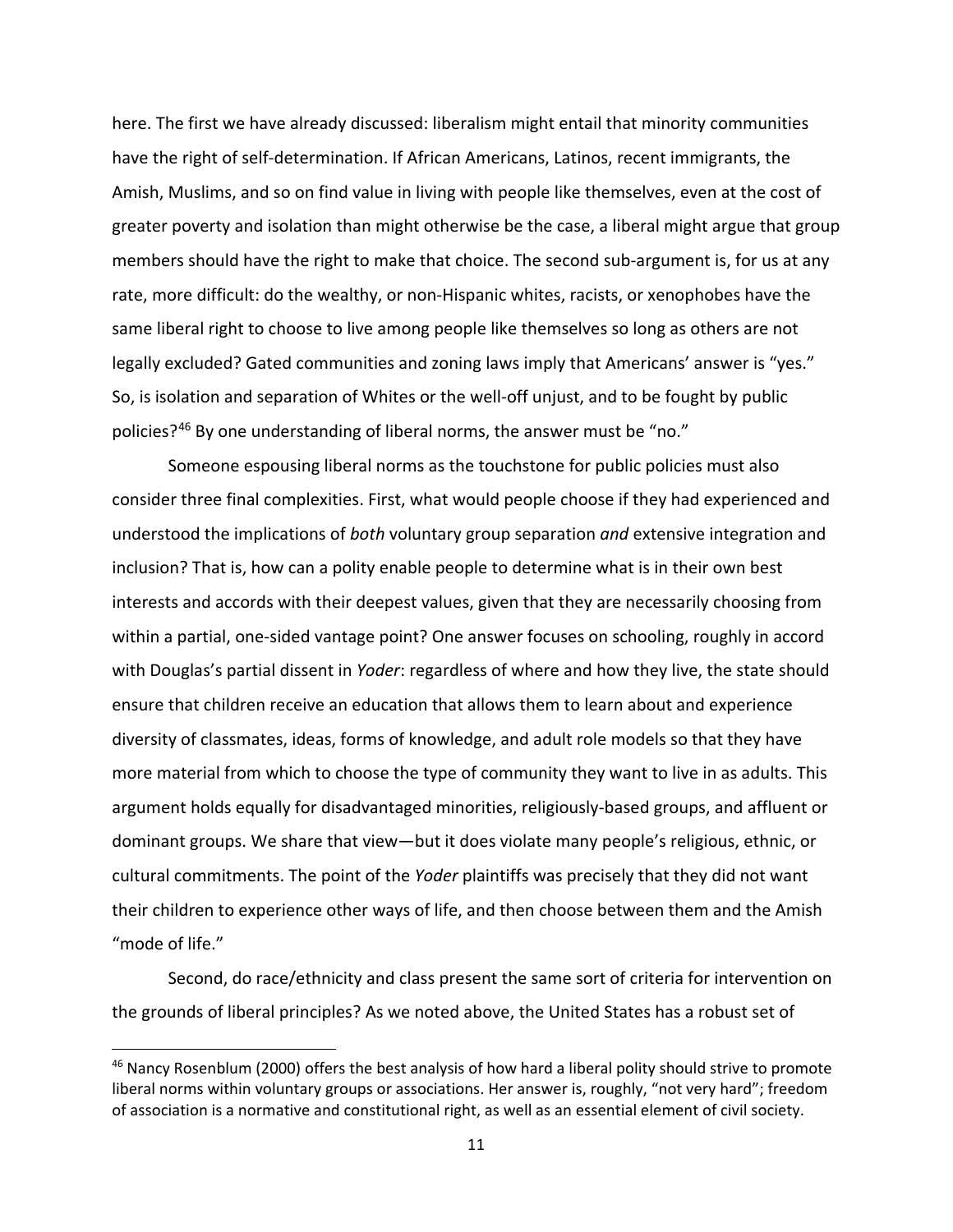norms and institutions designed to reduce racial/ethnic separation, but it has no such norms and institutions designed to reduce class separation—in fact, the reverse is true. Zoning laws, geographically districted schools, many legislative districts, 401Ks, and mortgage subsidies in tax law all have the effect, if not the intent, of reinforcing class separation. But liberal activists challenge them much less frequently than they challenge racially discriminatory practices. Given that class separation is rapidly increasing, while group separation is moderating or even slowly declining, the Joint Center's attention to segregation and isolation may reveal a deep contradiction within liberal individualist norms.

Finally, what is the most important public interest in this arena? Perhaps, even if minority groups choose separation, the powerful research evidence showing inequality and failure in outcomes such as education, health, political impact, and economic mobility for the isolated poor requires that policymakers pursue integration in order for the United States as a whole to move forward. But is the public interest best served by promoting policies that run counter to the expressed interests and lived choices of many Americans? In particular, if desegregation requires, as it often does, that the disadvantaged group bear much of the burden of incorporation and diversity,<sup>[47](#page-12-0)</sup> how should we decide what is in the public interest?

We are left with the contradiction with which this paper started. Liberal polities are, and should be, committed to policies that eliminate isolation and segregation of identifiable groups—except when they should not. Though this contradiction probably cannot be resolved, it can be eased. On the one hand, as Shelby suggests, public policy should increase investment in low-income communities so that poor people of any race/ethnicity have genuine options about whether to move or stay in pursuit of opportunities. Such investment could include protection of affordable housing and local institutions in gentrifying neighborhoods as well as construction of more housing and important amenities for low- and middle-income urban residents. It could also include public sector jobs, subsidies for private sector jobs, robust community colleges and job training facilities, and child support. On the other hand, as Justice Douglas suggests, public schools should be provided with the resources and structures to be able to introduce children to a variety of potential future selves. That could imply desegregation

<span id="page-12-0"></span><sup>47</sup> Shelby (2016); Bell (1976).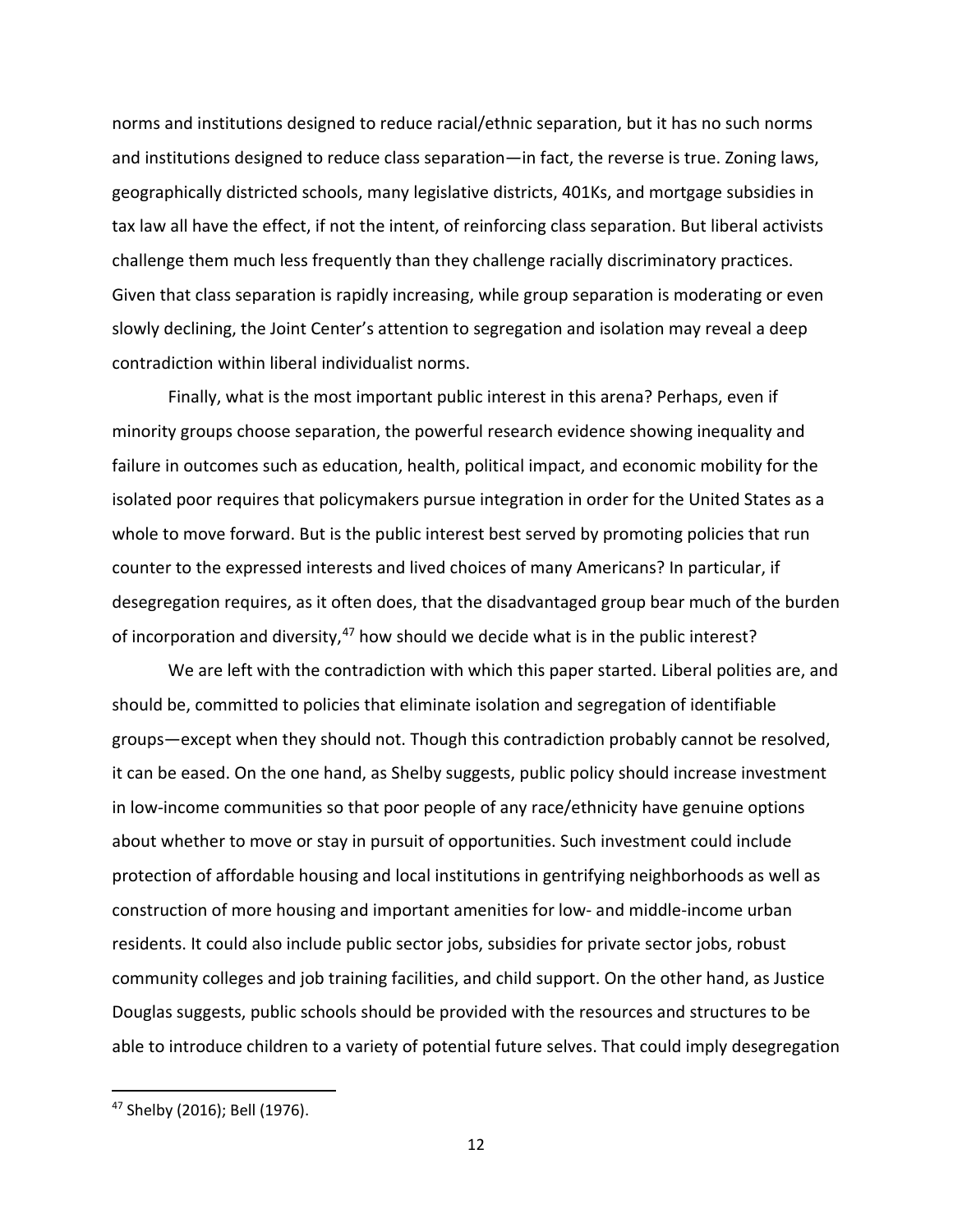by class as well as by race, a range of types of classrooms or schools with distinctive profiles so students can try out different contexts, incentives to lure suburban children into urban schools and vice versa, and a more robust and explicit commitment to treating public schooling as a public good.[48](#page-13-0) Perhaps Americans should directly challenge zoning laws, or pass laws that encourage density and discourage suburban sprawl, or otherwise use choice architecture to promote one type of liberalism without violating the rights and commitments implied by the other type.<sup>[49](#page-13-1)</sup> Liberal polities have never sorted out the tension between individual rights and group autonomy and probably never will—but that is no excuse for failing to take the steps toward freedom of choice and exciting opportunities to flourish that any liberal should embrace.

### **Bibliography**

- Alba, Richard, and Steven Romalewski. 2012. "The End of Segregation? Hardly." New York, City University of New York Graduate Center, Center for Urban Research.
- Alex-Assensoh, Yvette. 1997. "Race, Concentrated Poverty, Social Isolation and Political Behavior." *Urban Affairs Review* 33, no. 2: 209-27.
- Alex-Assensoh, Yvette, and A.B. Assensoh. 2001. "Inner-City Contexts, Church Attendance and African-American Electoral Participation." *Journal of Politics* 63, no. 3: 886-901.
- Bell, Derrick. 1976. "Serving Two Masters: Integration Ideals and Client Interests in School Desegregation Litigation." *Yale Law Journal* 85, no. 4: 470-516.
- Binder, Amy. 2002. *Contentious Curricula : Afrocentrism and Creationism in American Public Schools*. Princeton: Princeton University Press.
- Bischoff, Kendra, and Sean Reardon. 2014. "Residential Segregation by Income, 1970-2009." In *Diversity and Disparities: America Enters a New Century*, edited by John Logan, 208-33. New York: Russell Sage Foundation.
- Branch, Glenn. 2016. "Creationism in a Lawsuit against Charter Schools." National Center for Science Education. https://ncse.com/news/2016/09/creationism-lawsuit-against-charter-schools-0018369.
- Burch, Traci. 2013. *Trading Democracy for Justice: Criminal Convictions and the Decline of Neighborhood Political Participation*. Chicago: University of Chicago Press.

<span id="page-13-0"></span><sup>48</sup> Hochschild and Scovronick (2004).

<span id="page-13-1"></span><sup>49</sup> Thaler and Sunstein (2009).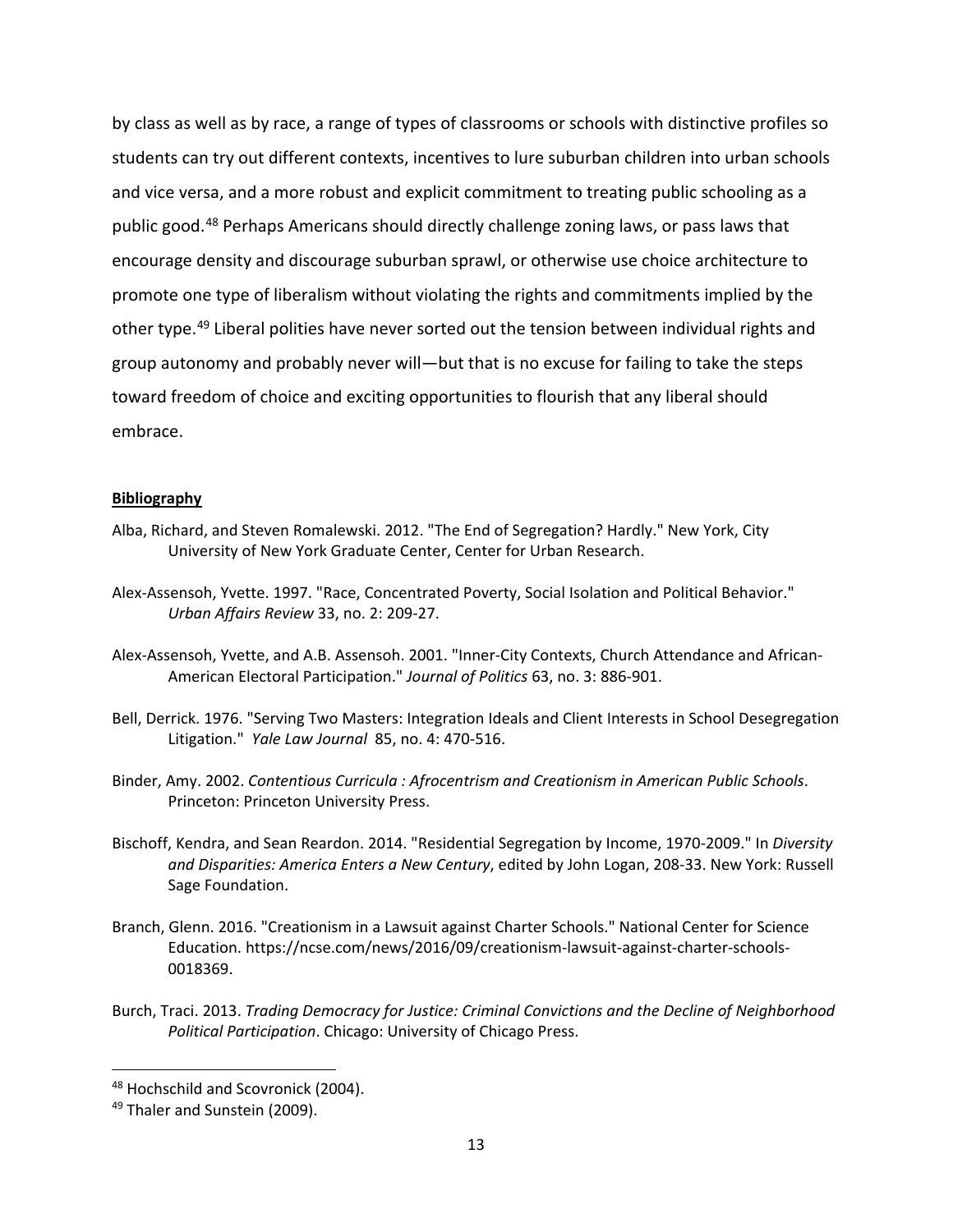- Case, Anne, and Angus Deaton. 2017. "Mortality and Morbidity in the 21st Century." *Brookings Papers on Economic Activity.* Spring.
- Chetty, Raj, Nathaniel Hendren, Patrick Kline, and Emmanuel Saez.. 2014. "Where Is the Land of Opportunity? The Geography of Intergenerational Mobility in the United States." *Quarterly Journal of Economics* 129, no. 4: 1553-1623.
- Clampet-Lundquist, Susan. 2004. "Hope VI Relocation: Moving to New Neighborhoods and Building New Ties." *Housing Policy Debate* 15, no. 2: 415-47.
- ———. 2010. "'Everyone Had Your Back': Social Ties, Perceived Safety, and Public Housing Relocation." *City and Community* 9, no. 1: 87-108.
- Cohen, Cathy, and Michael Dawson. 1993. "Neighborhood Poverty and African American Politics." *American Political Science Review* 87, no. 2: 286-302.
- Connor, P. 2011. "Religion as Resource: Religion and Immigrant Economic Incorporation." *Social Science Research* 40, no. 5: 1350-61.
- Crowder, Kyle, Jeremy Pais, and Scott J. South. 2012. "Neighborhood Diversity, Metropolitan Constraints, and Household Migration." *American Sociological Review* 77, no. 3: 325-53.
- Curley, Alexandra. 2009. "Draining or Gaining? The Social Networks of Public Housing Movers in Boston." *Journal of Social and Personal Relationships* 26, nos. 2-3: 227-47.
- Dawson, Michael. 2001. *Black Visions: The Roots of Contemporary African-American Political Ideologies*. Chicago: University of Chicago Press.
- FindLaw. "Land Use and Zoning Basics." http://realestate.findlaw.com/land-use-laws/land-use-andzoning-basics.html (accessed April 1, 2017).
- Frey, William. 2010. "Census Data: Blacks and Hispanics Take Different Segregation Paths." *State of Metropolitan America* (Brookings Institution) 21. https://www.brookings.edu/opinions/censusdata-blacks-and-hispanics-take-different-segregation-paths/.
- ———. 2014. *Diversity Explosion: How New Racial Demographics Are Remaking America*. Washington, D.C.: Brookings Institution Press.
- Fry, Richard, and Paul Taylor. 2012. "The Rise of Residential Segregation by Income." Washington, D.C.: Pew Research Center.
- Gay, Claudine. 2012. "Moving to Opportunity: The Political Effects of a Housing Mobility Experiment." *Urban Affairs Review* 48, no. 2: 147-79.
- Gest, Justin. 2016. *The New Minority: White Working Class Politics in an Age of Immigration and Inequality*. New York: Oxford University Press.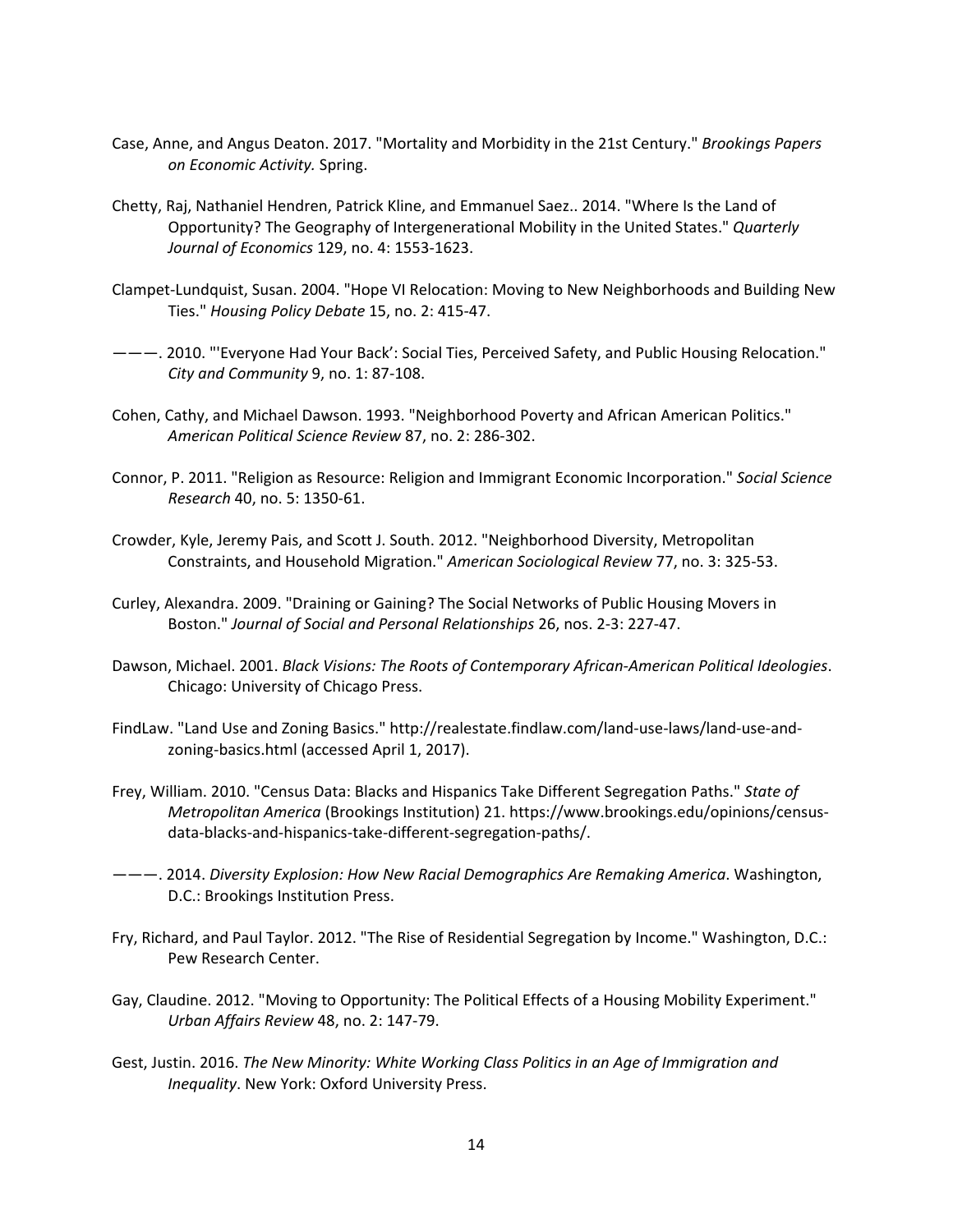Glaeser, Edward, and Jacob Vigdor. 2012. *The End of the Segregated Century: Racial Separation in America's Neighborhoods, 1890-2010*. New York: Manhattan Institute. No. 66.

Goffman, Alice. 2014. *On the Run: Fugitive Life in an American City*. Chicago: University of Chicago Press.

- Gyourko, Joseph, Albert Saiz, and Anita Summers. 2008. "A New Measure of the Local Regulatory Environment for Housing Markets: The Wharton Residential Land Use Regulatory Index." *Urban Studies* 45, no. 3: 693-729.
- Heilman, Uriel. 2013. "Jewish Public Schools? Hebrew Charter Franchises Offer Radically Different Models." *Jewish Telegraphic Agency*, July 1.
- Hochschild, Jennifer. 2012. "Race and Cities: New Circumstances Imply New Ideas." *Perspectives on Politics* 10, no. 3: 647-58.
- Hochschild, Jennifer, and Nathan Scovronick. 2004. *The American Dream and the Public Schools*. New York: Oxford University Press.
- Hochschild, Jennifer, and Vesla Weaver. 2016. "'Birds of a Feather,' 'Diverse Groups,' 'Go for the Money!' or 'Race Has Nothing to Do with That Choice': A Survey Experiment on Group- and Class-Based Decisions About Schools, Jobs, and Candidates." Chicago: annual meeting of the Midwest Political Science Association. April.
- Iceland, John. 2009. *Where We Live Now: Immigration and Race in the United States*. Berkeley: University of California Press.
- Kasinitz, Philip, John H. Mollenkopf, Mary C. Waters, and Jennifer Holdaway. 2008. *Inheriting the City: The Children of Immigrants Come of Age.* New York and Cambridge, MA: Russell Sage Foundation and Harvard University Press.
- Kleit, Rachel. 2001. "The Role of Neighborhood Social Networks in Scattered-Site Public Housing Residents' Search for Jobs." *Housing Policy Debate* 12, no. 3: 541-73.
- ———. 2005. "HOPE VI New Communities: Neighborhood Relationsips in Mixed-Income Housing." *Environment and Planning A* 37, no. 8: 1413-41.
- Leiserowitz, Anthony, Edward Maibach, Connie Roser-Renouf, and Nicholas Smith. 2011. "Climate Change in the American Mind: Americans' Global Warming Beliefs and Attitudes in May 2011." Yale Project on Climate Change Communication and George Mason Unviersity Center for Climate Change Communication.
- Lerman, Amy, and Vesla Weaver. 2014. *Arresting Citizenship: The Democratic Consequences of American Crime Control*. Chicago: University of Chicago Press.
- Logan, John, Wenquan Zhang, and Richard D. Alba. 2002. "Immigrant Enclaves and Ethnic Communities in New York and Los Angeles." *American Sociological Review* 67, no. 2: 299-322.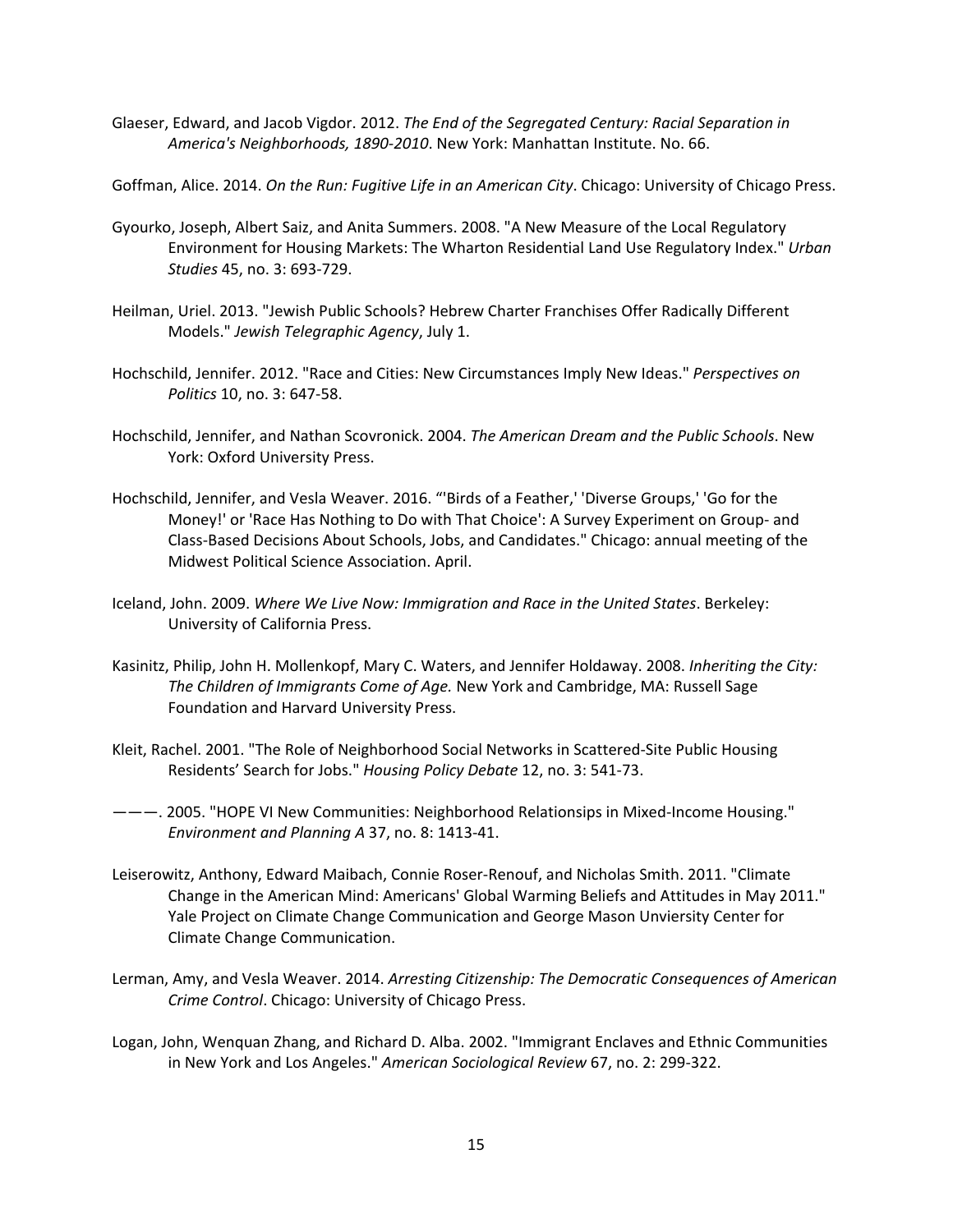- Massey, Douglas. 1985. "Ethnic Residential Segregation: A Theoretical Synthesis and Empirical Review." *Sociology and Social Research* 69: 315-50.
- Massey, Douglas and Nancy Denton. 1993. *American Apartheid: Segregation and the Making of the Underclass*. Cambridge, MA: Harvard University Press.
- Massey, Douglas, Jonathan Rothwell, and Thurston Domina. 2009. "The Changing Bases of Segregation in the United States." *Annals of the American Academy of Political and Social Science* 626: 74-90.
- Popkin, Susan. 2008. *New Findings on the Benefits and Limitations of Assisted Housing Mobility*. Washington, D.C.: Urban Institute.
- Putnam, Robert. 2000. *Bowling Alone: The Collapse and Revival of American Community*. New York: Simon & Schuster.
- Rosenblum, Nancy. 2000. *Membership and Morals: The Personal Uses of Pluralism in America*. Princeton: Princeton University Press.
- Rothstein, Richard. 2015. "The Supreme Court's Challenge to Housing Segregation." *The American Prospect*, July 5.
- Rothwell, Jonathan, and Douglas Massey. 2010. "Density Zoning and Class Segregation in U.S. Metropolitan Areas." *Social Science Quarterly* 91, no. 5: 1123-41.
- Sampson, Robert, Jeffrey Morenoff, and Felton Earls. 1999. "Beyond Social Capital: Spatial Dynamics of Collective Efficacy for Children." *American Sociological Review* 64, no. 5: 633-60.
- Sampson, Robert, Jeffrey Morenoff, and Thomas Gannon-Rowley. 2002. "Assessing 'Neighborhood Effects': Social Processes and New Directions in Research." *Annual Review of Sociology* 28: 443- 78.
- Shelby, Tommie. 2016. *Dark Ghettos: Injustice, Dissent, and Reform*. Cambridge, MA: Harvard University Press.
- Shihadeh, Edward, and Nicole Flynn. 1996. "Segregation and Crime: The Effect of Black Social Isolation on the Rates of Black Urban Violence." *Social Forces* 74, no. 4: 1325-52.
- Singer, Audrey. 2006. "The New Metropolitan Geography of Immigration." Washington, D.C.: Brookings Institution.
- Teasley, Martell, Jandel Crutchfield, Sheara A. Williams Jennings, M. Annette Clayton, and Nathern S. A. Okilwa. 2016. "School Choice and Afrocentric Charter Schools: A Review and Critique of Evaluation Outcomes." *Journal of African American Studies* 20, no. 1: 99-119.
- Thaler, Richard, and Cass Sunstein. 2009. *Nudge: Improving Decisions About Health, Wealth, and Happiness.* New York: Penguin Books.